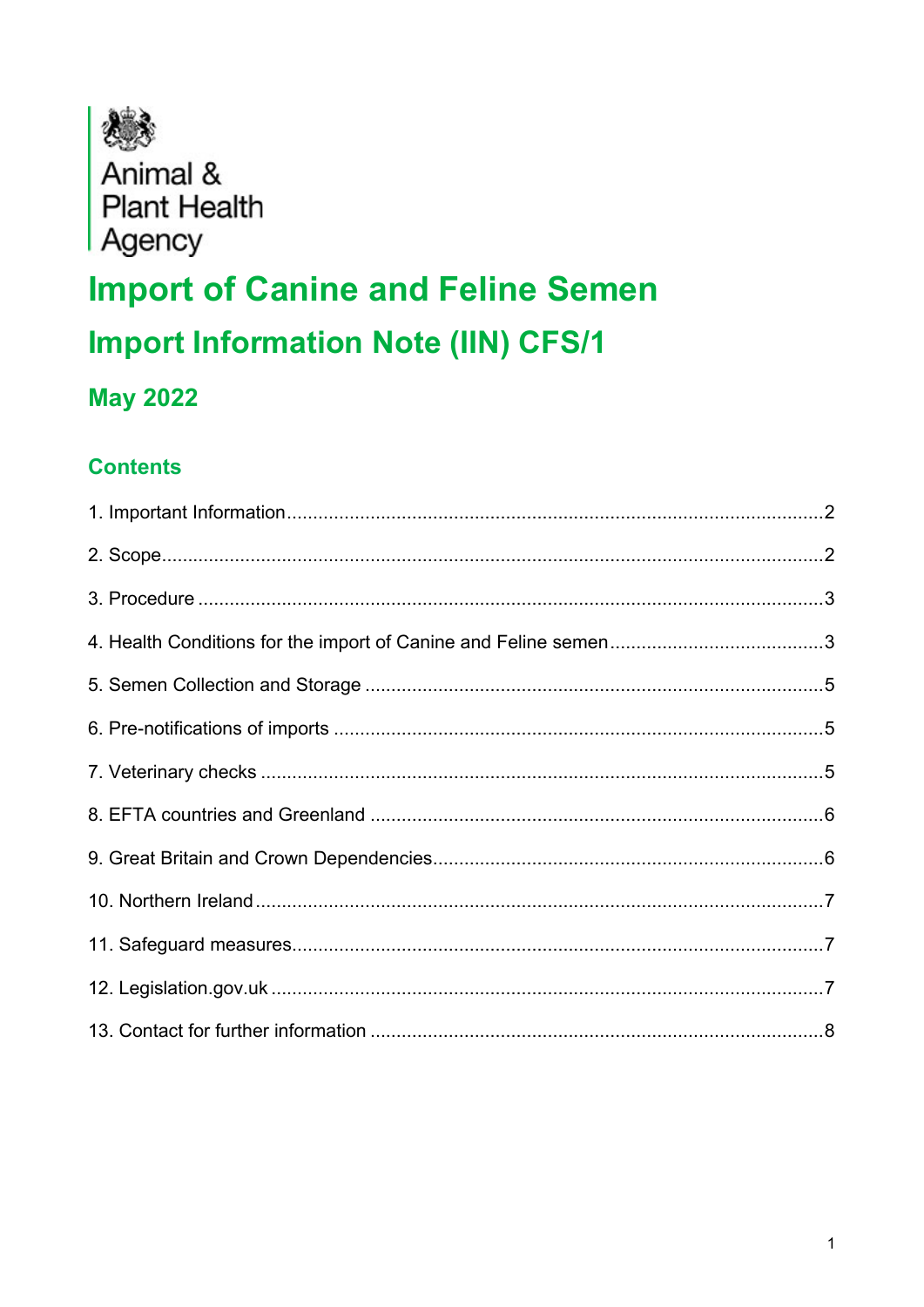# <span id="page-1-0"></span>**1. Important Information**

Import Information Notes are technical documents containing import requirements and are for use by importers and veterinary staff.

Please be aware that import conditions may be updated due to changes in policy or legislation. Please ensure that you check the current version of the Import Information Note online.

Importers should note that the information given relates only to animal health and public health conditions of import. It does not give guidance on other conditions that may need to be met.

EU legislation as it stood on 31 December 2020 that the UK already complies with has been incorporated into our domestic law as "retained EU law" under the European Union (Withdrawal) Act 2018. References in our guidance and certification to such EU instruments should be taken to be references to this "retained EU law". Our current standards will remain in force, without amendment, in the immediate months after our EU exit as part of UK domestic law (apart from corrections to make the EU legislation fully operable).

You can find further information on legislation, including Relevant EU Exit Statutory Instruments in the legislation section of this import information note.

Please note that any links to legislation provided in this document are for information purposes only and may not be the most recent version.

Further information regarding changes to the import controls from an EU country from 1 January 2021 can be found on GOV.UK at the below link:

[https://www.gov.uk/guidance/importing-animals-animal-products-and-high-risk-food-and](https://www.gov.uk/guidance/importing-animals-animal-products-and-high-risk-food-and-feed-not-of-animal-origin-from-1-january-2021#import-from-an-eu-country-from-1-january-2021)[feed-not-of-animal-origin-from-1-january-2021#import-from-an-eu-country-from-1-january-](https://www.gov.uk/guidance/importing-animals-animal-products-and-high-risk-food-and-feed-not-of-animal-origin-from-1-january-2021#import-from-an-eu-country-from-1-january-2021)[2021](https://www.gov.uk/guidance/importing-animals-animal-products-and-high-risk-food-and-feed-not-of-animal-origin-from-1-january-2021#import-from-an-eu-country-from-1-january-2021)

# <span id="page-1-1"></span>**2. Scope**

There are two ways to import canine or feline semen into Great Britain.

- There is a [general licence](https://www.gov.uk/government/uploads/system/uploads/attachment_data/file/503056/general-licence-rs14.pdf) for donor animals that comply with the import conditions of Retained EU Regulation [576/2013](https://www.legislation.gov.uk/eur/2013/576/contents) at the time of collection. This means that the donor animal is eligible to enter Great Britain, except for tapeworm treatment, under that Regulation.
- You can apply for a specific licence for donor animals that cannot comply with the import conditions of Retained EU Regulation [576/2013.](https://www.legislation.gov.uk/eur/2013/576/contents)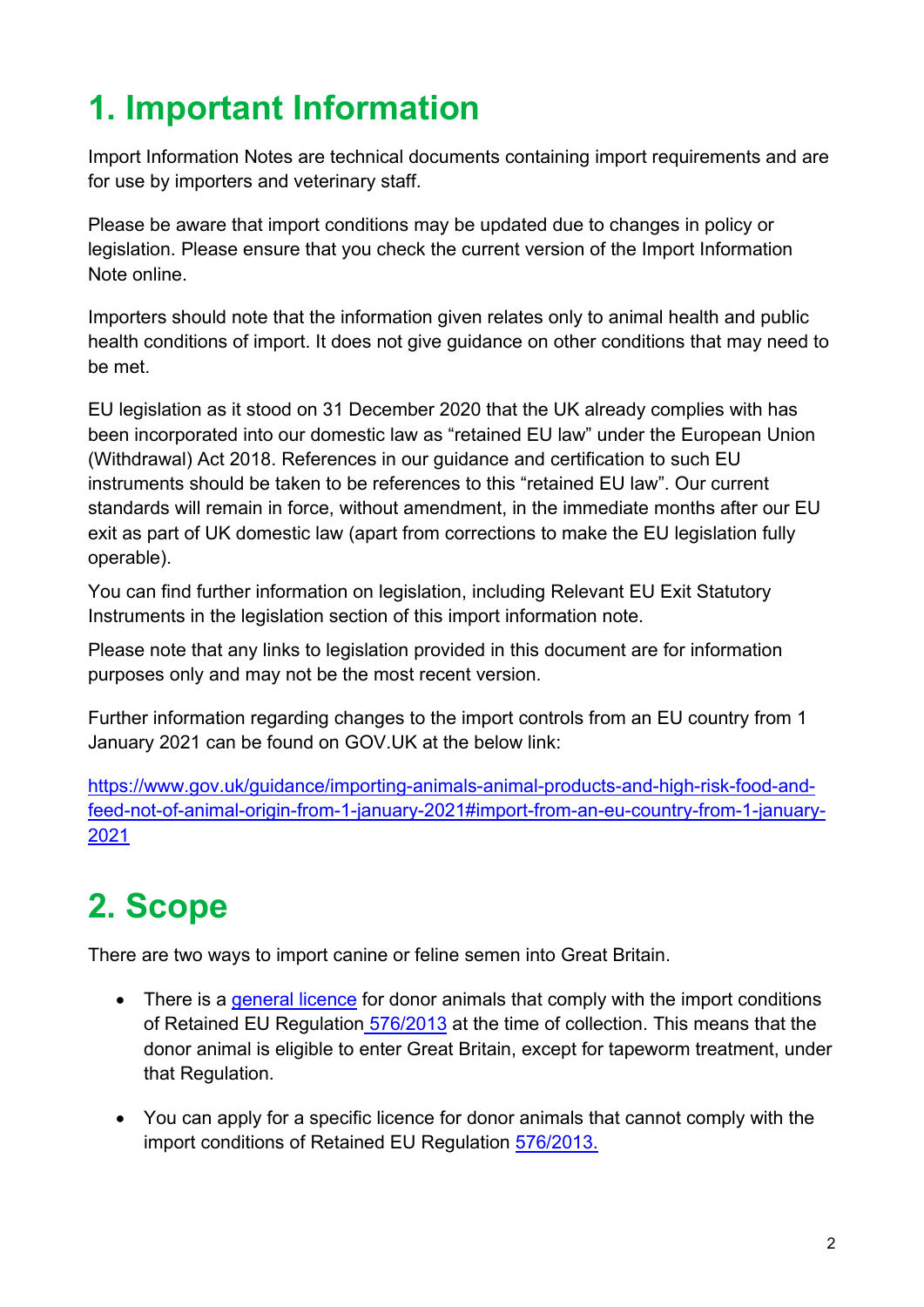References to imports into Great Britain in this Import Information Note also includes imports into the Channel Islands and the Isle of Man.

References to trading partners includes non-EU, EU and EFTA countries. Import requirements from non-EU and EU countries will be differentiated, where required, in this Import Information Note.

Information regarding transits can be found on gov.uk: <https://www.gov.uk/guidance/transiting-animals-and-animal-products-through-great-britain>

## <span id="page-2-0"></span>**3. Procedure**

You can import canine and feline semen in accordance with the general licence provided that you can comply with all the conditions. If you cannot comply with all the conditions of the general licence you should contact the Animal and Plant Health Agency (APHA) Centre for International Trade (CIT)-Imports, Carlisle for an application form for a specific licence (see Section 13.).

#### <span id="page-2-1"></span>**4. Health Conditions for the import of Canine and Feline semen**

1. The general licence to import dog or cat semen from donors that are compliant with the conditions in Retained EU Regulation 576/2013.

(i) The donor animal must be permanently identifiable by a transponder or a clearly readable tattoo applied before 03 July 2011

(ii) Immediately before the first collection of semen the donor animal must be scanned for its microchip to check that the number on the microchip complies with the records held for the animal by the veterinary surgeon. The animal must have been identified with a transponder or a clearly readable tattoo before it can be vaccinated against rabies. The rabies vaccination cover must have been maintained by giving boosters before the expiry date of the previous vaccination.

 $(iii)$  If the animal is resident in a [listed country](https://www.gov.uk/take-pet-abroad/listed-and-unlisted-countries) then semen can be collected 21 days after the first rabies vaccination or booster where there has been a break in the vaccination cover.

 $(iv)$  In the case of [unlisted countries,](https://www.gov.uk/take-pet-abroad/listed-and-unlisted-countries) a blood sample must be taken at least 30 days after the first rabies vaccination or after a booster which is considered a first vaccination due to a lapse in the vaccination cover, and tested at an accredited laboratory in compliance with Regulation 576/2013. Semen can be collected 3 months after the blood sample provided that the result of the test was satisfactory.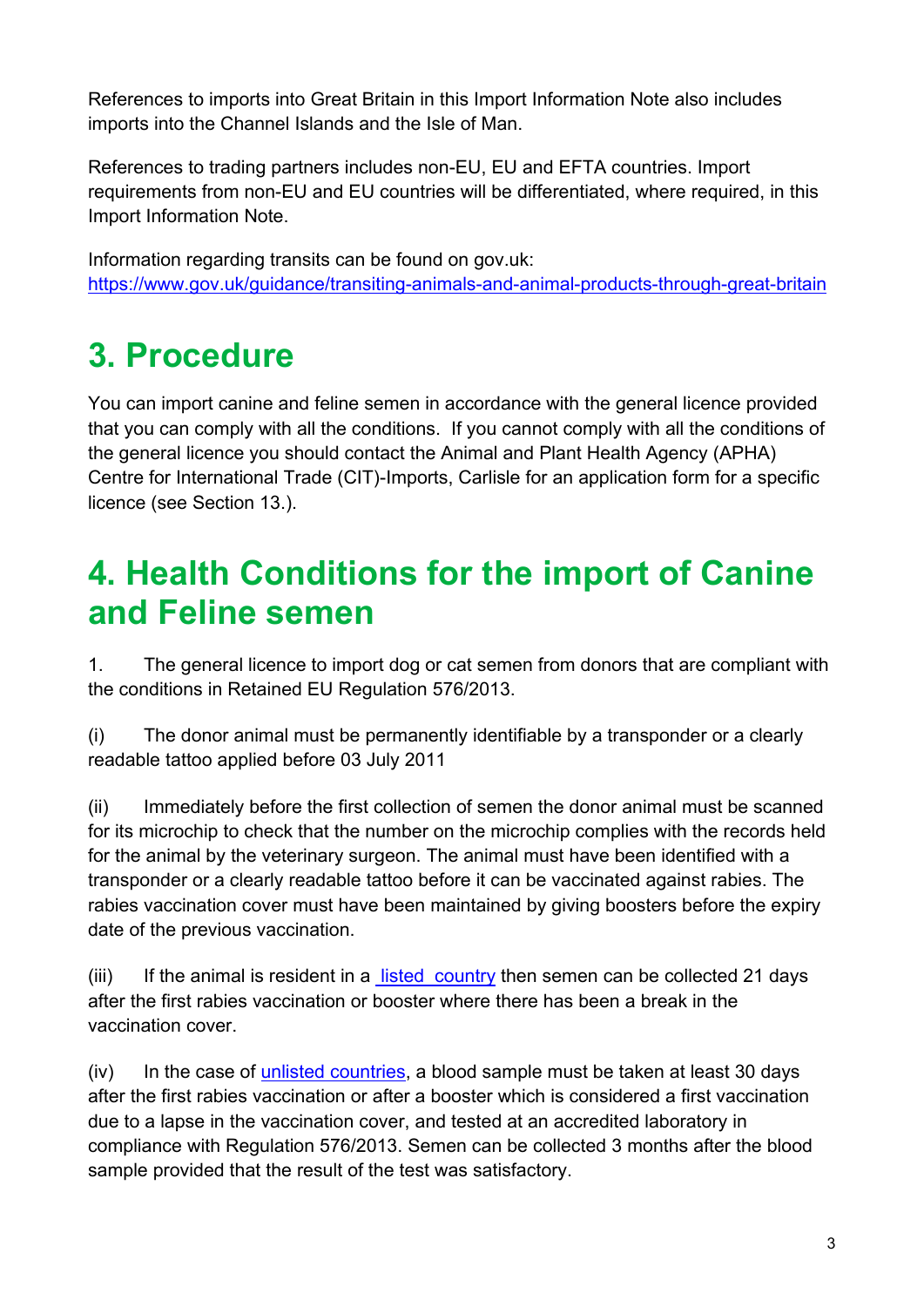(v) Immediately before the first collection of semen the donor animal must be subjected to veterinary examination and show no clinical signs of infectious or contagious disease.

(vi) The semen must be accompanied by a veterinary certificate signed by an authorised veterinary officer of the government giving the following information:

- a) name and address of the owner of the donor animal;
- b) address of the premises at which the semen was collected and processed;
- c) name, species, breed, sex, colour, date of birth and the transponder or a clearly readable tattoo number of the donor animal;
- d) a statement confirming that the donor animal complies with the import conditions of Regulation 576/2013 (with the exception of the treatment for Echinococcus) and is eligible to enter Great Britain under that Regulation at the time of semen collection;
- e) dates of collection of the semen to be exported;
- f) number of ampoules; and
- g) the indelible identification marking on the ampoules of semen.

2. Specific licence to import dog or cat semen into Great Britain from donors that are **not compliant** with the conditions in Retained EU Regulation 576/2013.

(i) The donor animal must be permanently identifiable by a transponder or a clearly readable tattoo applied before 03 July 2011.

(ii) Immediately before the first collection of semen the donor animal must be scanned for its transponder or a clearly readable tattoo.

(iii) Immediately before the first collection of semen the donor animal must be subjected to a veterinary examination and show no clinical signs of infectious or contagious disease.

(iv) At least fifteen days after the collection of semen the donor animal must be subjected to a veterinary examination and show no clinical signs of infectious or contagious disease.

(v) The semen must be accompanied by a veterinary certificate signed by an authorised veterinary officer of the Government giving the following information:

- a) name and address of the owner of the donor animal;
- b) address of the premises at which the semen was collected and processed;
- c) name, species breed, sex, colour, date of birth and the transponder or a clearly readable tattoo number of the donor animal.
- d) dates of collection of the semen to be exported;
- e) number of ampoules or straws;
- f) indelible identification marking on the ampoules or straws of semen; and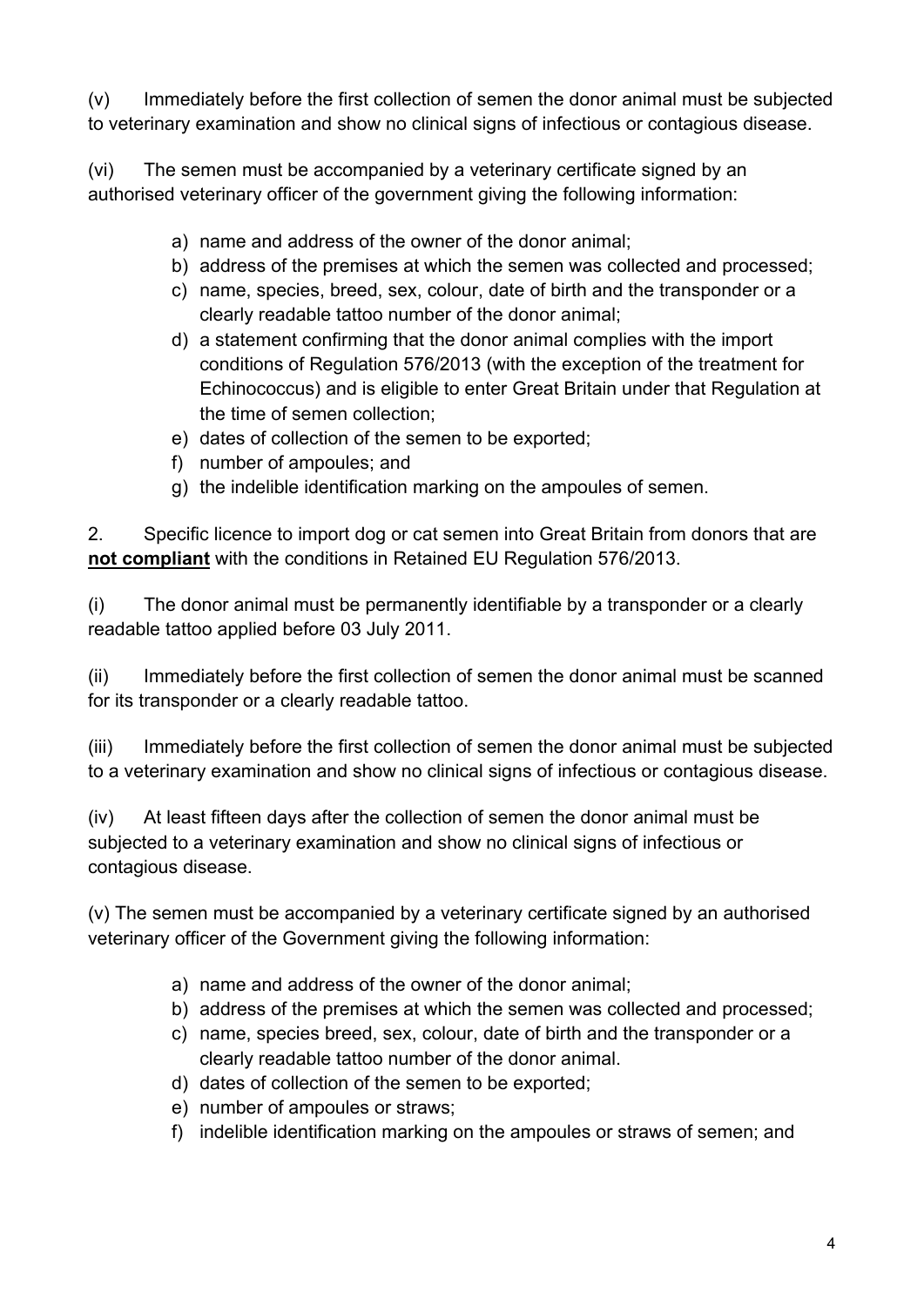g) a statement confirming that the Donor animal was examined 15 days or more after the collection of the semen and showed no clinical signs of infectious or contagious disease.

#### <span id="page-4-0"></span>**5. Semen Collection and Storage**

(i) The premises where the semen is collected, processed and stored must be registered with the competent authority of the country of origin.

(ii) The semen must be consigned in sealed ampoules or straws; each ampoule or straw must be permanently identified and the identification mark of each noted on the veterinary certificate.

(iii) The sealed ampoules or straws must be kept in a container which is unused or sterile and which does not contain other semen that does not meet the same standards.

(iv) The sealed ampoules or straws containing the semen must be securely packed in a container; on arrival at the destination address any wrapping must be incinerated and all non-disposal items must be thoroughly cleansed and disinfected.

#### <span id="page-4-1"></span>**6. Pre-notifications of imports**

To notify the Animal Plant Health Agency (APHA) of imports from the EU to Great Britain (GB) of live animals and germinal products, please use the Import of products, animals, food and feed system (IPAFFS).

You must submit your notification in IPAFFS at least one working day before your consignment is due to arrive. You can submit your notification up to 30 days in advance. You must also upload any documents that will accompany your consignment (e.g. health certificates) to the IPAFFS notification.

Further information regarding IPAFFS is available on [GOV.UK.](https://www.gov.uk/guidance/importing-animals-animal-products-and-high-risk-food-and-feed-not-of-animal-origin-from-1-january-2021#import-from-an-eu-country)

For pre-notifications from other trading partners see section below.

### <span id="page-4-2"></span>**7. Veterinary checks**

Until the end of 2023, imports from the EU, and certain imports from Greenland, Faroe Islands and EFTA countries, do not need to enter Great Britain via a BCP and are not subject to veterinary checks at the border.

You can find additional information on imports from EFTA countries and Greenland on section 8.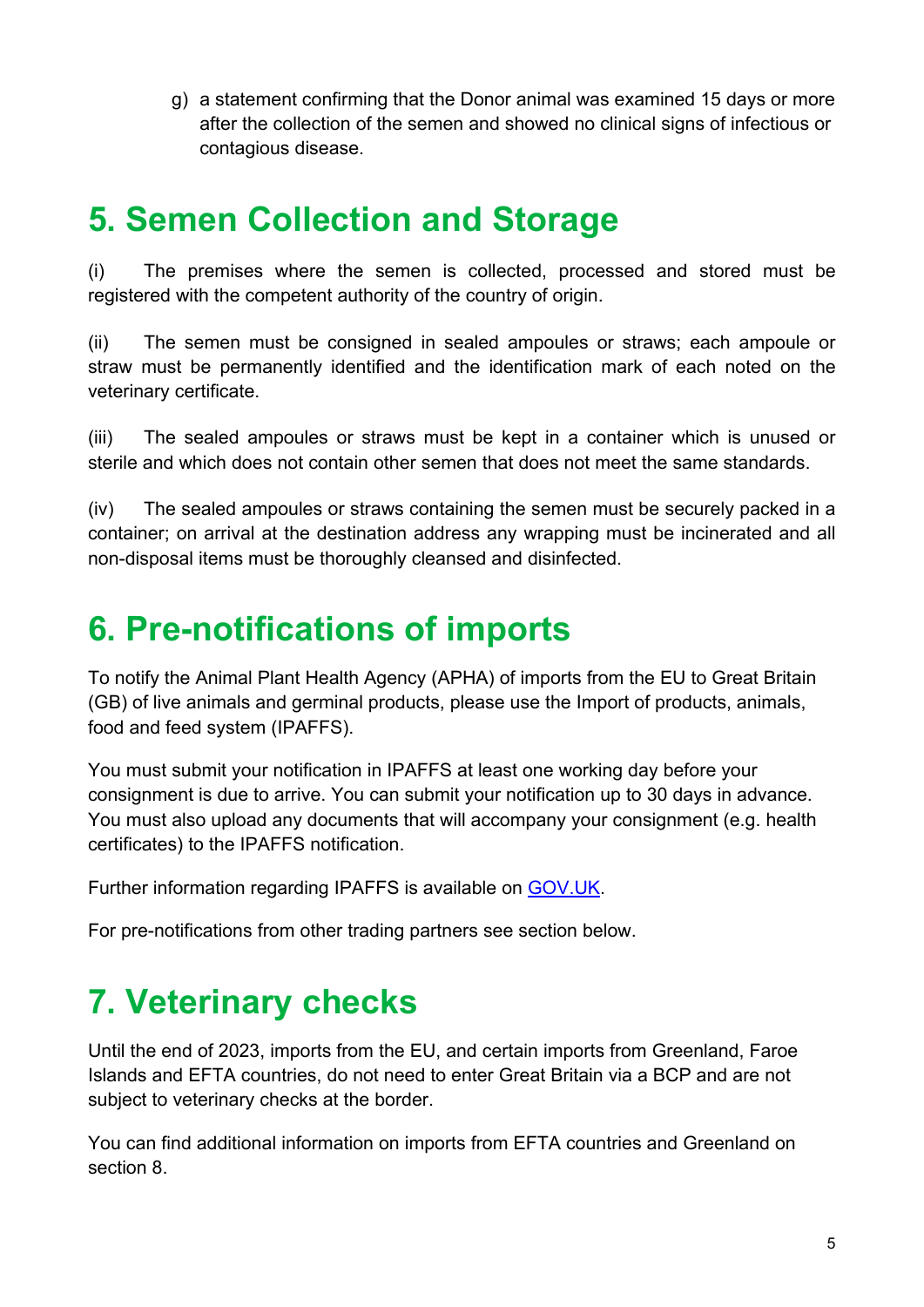Consignments from trading partners (other than the EU, and some imports from Greenland, Faroe Islands and EFTA countries) may only be imported through an approved Border Control Post (BCP). The person responsible for the consignment must give notice of the proposed entry of the consignment at least one working day before arrival (with a derogation to 4 hours before arrival if there are logistical constraints). The notification shall be made to the inspection staff at the BCP using the Import of products, animals, food and feed system (IPAFFS). Further information regarding IPAFFS can be found on [GOV.UK.](https://eur03.safelinks.protection.outlook.com/?url=https%3A%2F%2Fwww.gov.uk%2Fguidance%2Fimport-of-products-animals-food-and-feed-system&data=04%7C01%7CMichelle.Allison%40apha.gov.uk%7C21abeb37933b4c0cb79e08d9dcbea81d%7C770a245002274c6290c74e38537f1102%7C0%7C0%7C637783533683268596%7CUnknown%7CTWFpbGZsb3d8eyJWIjoiMC4wLjAwMDAiLCJQIjoiV2luMzIiLCJBTiI6Ik1haWwiLCJXVCI6Mn0%3D%7C3000&sdata=Es3qQeK5xZ0FvCRoV20DHbfzX3mJDPs95lJn7I9f%2BvY%3D&reserved=0) BCP checks will be required on goods from the EU, Greenland, Faroe Islands and EFTA countries from the end of 2023.

Any other electronic means agreed with the BCP to inform about the intended arrival of a consignment in advance are not to be considered as an official pre-notification.

Following satisfactory checks at the BCP (for which a charge is levied), consignments may then circulate freely within Great Britain. If the consignment does not meet the import requirements, the consignment may be rejected and either re-exported or destroyed.

- [Further guidance on veterinary checks on live animals](http://apha.defra.gov.uk/documents/bip/iin/vcla.pdf)
- [Border Control Posts](https://www.gov.uk/government/publications/uk-border-inspection-posts-contact-details)

The [Trade in Animals and Related Products Regulations 2011](https://www.legislation.gov.uk/uksi/2011/1197/contents) [\(TARP 2011\)](https://www.legislation.gov.uk/uksi/2011/1197/contents/made) (applicable in England) and EU Exit amendments to TARP 2011 can be found [here](https://www.legislation.gov.uk/uksi/2020/1462/made) .

#### <span id="page-5-0"></span>**8. EFTA countries and Greenland**

The UK government recognises that Norway, Switzerland and Liechtenstein implement EU veterinary legislation in relation to the movement of animals and animal products. Therefore, animals and animal products from Norway, Switzerland and Liechtenstein must comply with the same requirements and controls applying to live animals and animal products from EU Member States. This also applies to Iceland for products of animal origin for human consumption, composite products and aquaculture.

## <span id="page-5-1"></span>**9. Great Britain and Crown Dependencies**

Trade movements between Great Britain, the Channel Islands and the Isle of Man are treated as national movements. However imports from the Crown Dependencies (CDs) must be in accordance with an [Import Licence](https://www.gov.uk/guidance/importing-live-animals-or-animal-products-from-non-eu-countries-general-licences-and-authorisations) and consignments must comply with the conditions in the licence which may require the consignment to be accompanied by a health certificate.

For movements to the CDs, please check the Isle of Man, Jersey or Guernsey websites to ascertain their import conditions:

Isle of Man:<https://www.gov.im/categories/business-and-industries/agriculture/>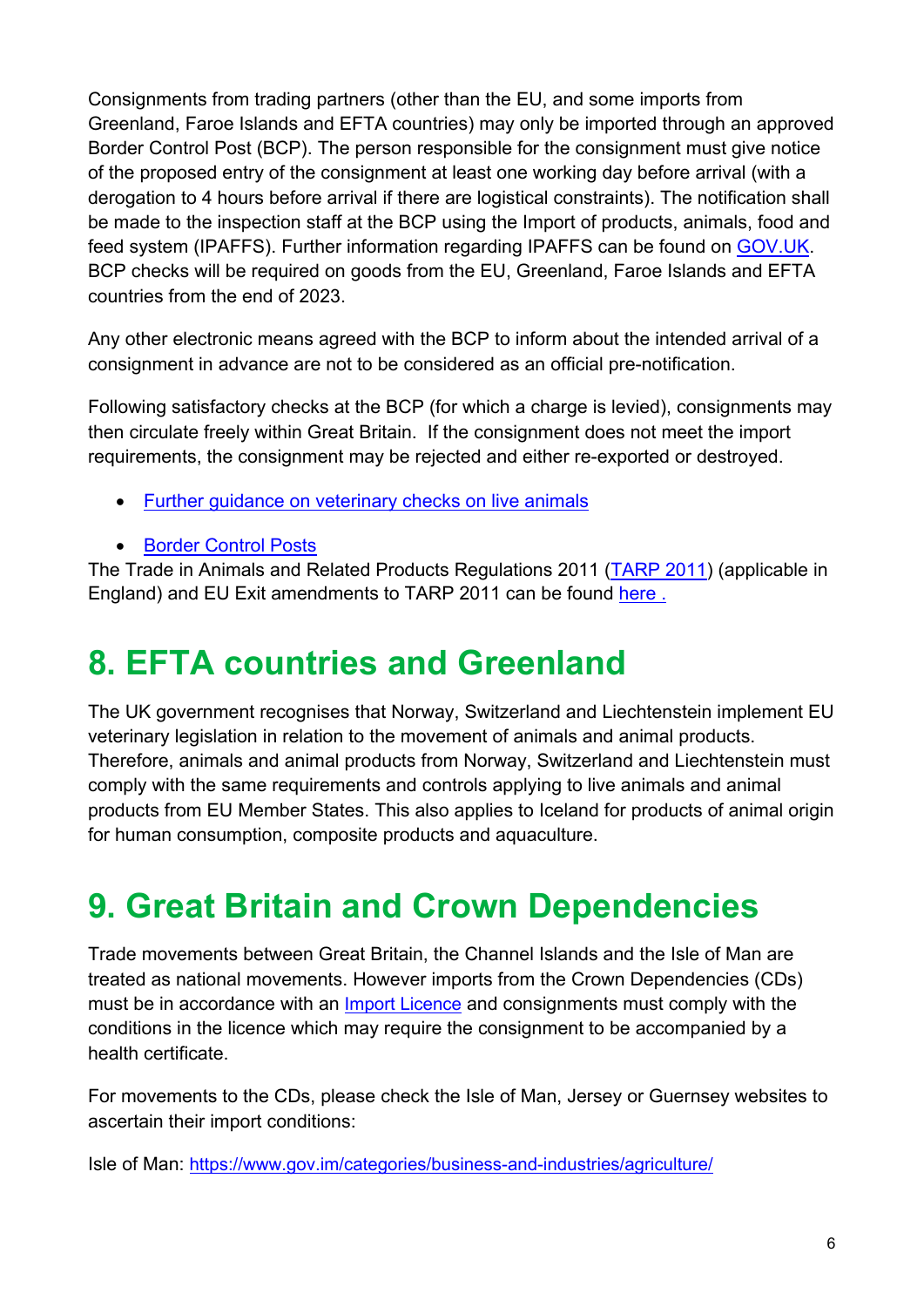Jersey: https://www.gov.je/Industry/FarmingFishing/FarmingLivestock/Pages/default.aspx

Guernsey:<https://gov.gg/article/119655/Imports--Exports>

### <span id="page-6-0"></span>**10. Northern Ireland**

#### **Movements from Northern Ireland**

Trade movements from Northern Ireland into Great Britain are treated as national movements and as such, no animal health conditions are applicable in respect of those movements. You can find additional information on movements from NI to GB [here.](https://www.gov.uk/guidance/importing-or-moving-live-animals-animal-products-and-high-risk-food-and-feed-not-of-animal-origin#movements-from-ni-to-gb)

#### **Movements to Northern Ireland**

Northern Ireland continues to apply EU law and EU requirements as laid down by the Northern Ireland Protocol. Please seek advice from DAERA on the import requirements for direct imports to Northern Ireland.

<https://www.daera-ni.gov.uk/articles/introduction-importing-animals-and-animal-products>

## <span id="page-6-1"></span>**11. Safeguard measures**

Emergency safeguard action can be taken at very short notice to prohibit or restrict the importation of certain animals from certain countries following an outbreak of disease or a public health issue. Information on the latest updates concerning disease outbreaks which may affect imports into the UK can be found on our Topical Issues page on the website.

Further information on the International and UK monitoring of animal diseases may be found on the animal disease monitoring website.

Importers can get the latest news about exotic notifiable disease outbreaks from the APHA subscription service.

- [Topical](https://www.gov.uk/imports-and-exports-of-animals-and-animal-products-topical-issues) issues
- [Animal diseases: international and UK monitoring](https://www.gov.uk/government/collections/animal-diseases-international-monitoring)
- Exotic notifiable [disease outbreak subscription service](https://www.gov.uk/government/collections/animal-diseases-international-monitoring)

# <span id="page-6-2"></span>**12. Legislation.gov.uk**

Consolidated legal texts, which integrate the basic instruments of retained EU legislation with their amendments and corrections in a single, non-official document, are available. Each consolidated text contains a list of all legal documents taken into account for its construction.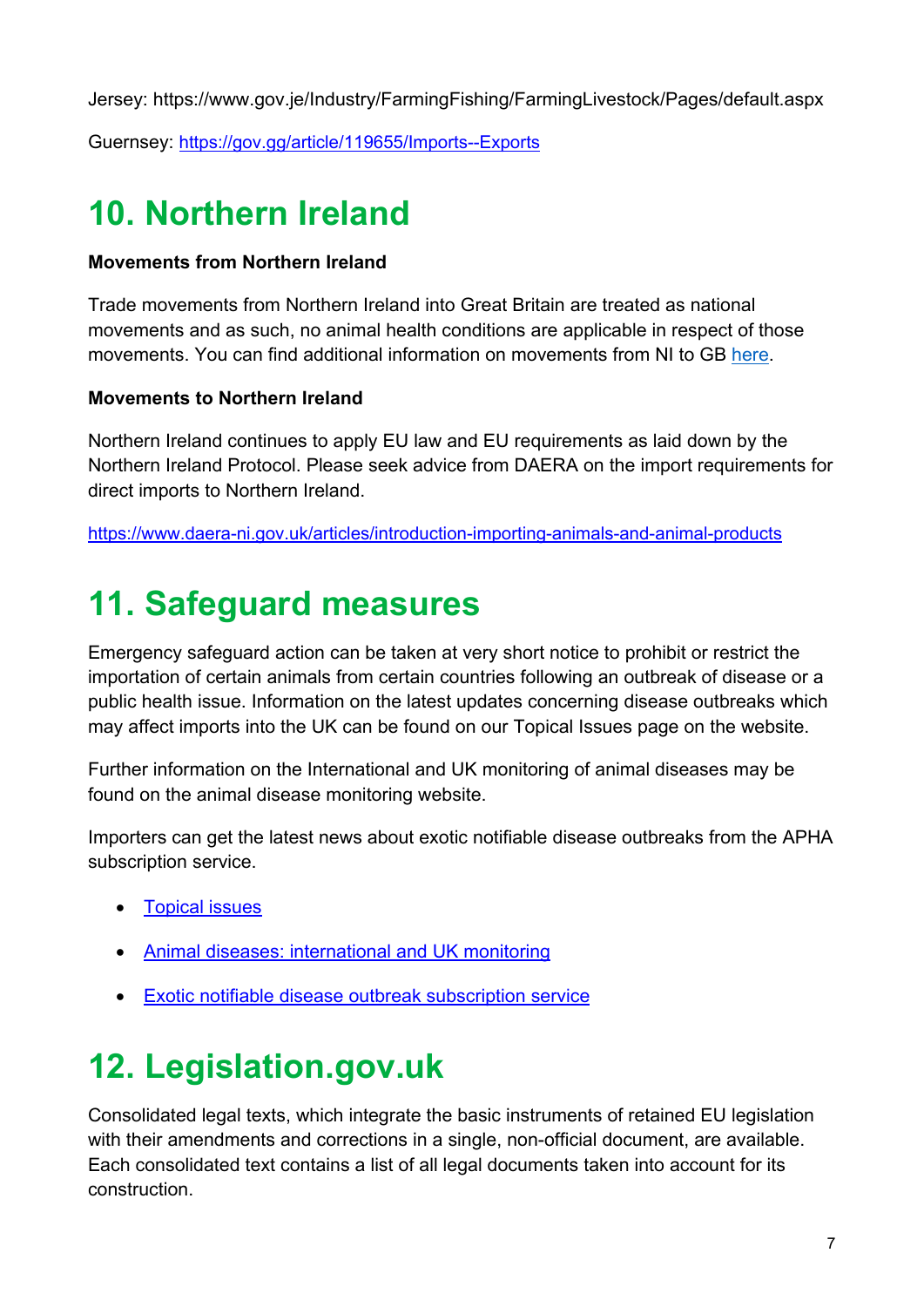You can search for consolidated texts by inputting the 'document number' and 'year' and then clicking the option 'All UK Legislation (including originating from the EU)' on [legislation.gov.uk.](https://www.legislation.gov.uk/)

Once you press 'search', you can find the relevant legislation listed with the full title of the legislation. Once you have selected the legislation, you may see the following message at the top of the page:

''Changes to legislation: There are outstanding changes not yet made to XXX. Those changes will be listed when you open the content using the Table of Contents below. Any changes that have already been made to the legislation appear in the content and are referenced with annotations.''

Please note that the consolidated text may not contain the latest amendment to the legislation, as it takes several weeks for this to be updated. EU Exit amendments to legislation may take several months too. We advise to read the legislation alongside the EU Exit amendments made in the below UK laws:

- The Import [of, and Trade in, Animals and Animal Products \(Miscellaneous](https://www.legislation.gov.uk/ukdsi/2020/9780348213928/contents)  [Amendments\) \(EU Exit\) Regulations 2020](https://www.legislation.gov.uk/ukdsi/2020/9780348213928/contents)
- [The Official Controls \(Animals, Feed and Food, Plant Health etc.\) \(Amendment\) \(EU](https://www.legislation.gov.uk/ukdsi/2020/9780348214413/contents)  [Exit\) Regulations 2020](https://www.legislation.gov.uk/ukdsi/2020/9780348214413/contents)
- The Official Controls (Animals, [Feed and Food, Plant Health etc.\) \(Amendment\) \(EU](https://www.legislation.gov.uk/uksi/2020/1631/contents/made)  [Exit\) \(No. 2\) Regulations 2020](https://www.legislation.gov.uk/uksi/2020/1631/contents/made)
- [The Aquatic Animal Health and Alien Species in Aquaculture, Animals, and](https://www.legislation.gov.uk/uksi/2020/1463/contents/made)  [Marketing of Seed, Plant and Propagating Material \(Legislative Functions and](https://www.legislation.gov.uk/uksi/2020/1463/contents/made)  [Miscellaneous Provisions\) \(Amendment\)](https://www.legislation.gov.uk/uksi/2020/1463/contents/made) (EU Exit) Regulations 2020
- [The Animals, Aquatic Animal Health, Invasive Alien Species, Plant Propagating](https://www.legislation.gov.uk/uksi/2020/1388/contents/made)  [Material and Seeds \(Amendment\) \(EU Exit\) Regulations 2020](https://www.legislation.gov.uk/uksi/2020/1388/contents/made)
- [The Trade in Animals and Animal Products \(Legislative Functions\) and Veterinary](https://www.legislation.gov.uk/uksi/2019/1225/contents/made)  [Surgeons \(Amendment\) \(EU Exit\) Regulations 2019](https://www.legislation.gov.uk/uksi/2019/1225/contents/made)

Texts provided in this section are intended for information only. Please note that these texts have no legal value. For legal purposes please refer to the texts published in [legislation.gov.uk.](https://www.legislation.gov.uk/)

Further information on changes in relation to EU legislation and UK law can be found on [legislation.gov.uk.](https://www.legislation.gov.uk/eu-legislation-and-uk-law) Please continue to use legislation.gov.uk to find EU retained law applicable to Great Britain. Please avoid using the EU Commission website for information on imports into Great Britain.

### <span id="page-7-0"></span>**13. Contact for further information**

For further information regarding import requirements, contact the Animal and Plant Health Agency (APHA) Imports team: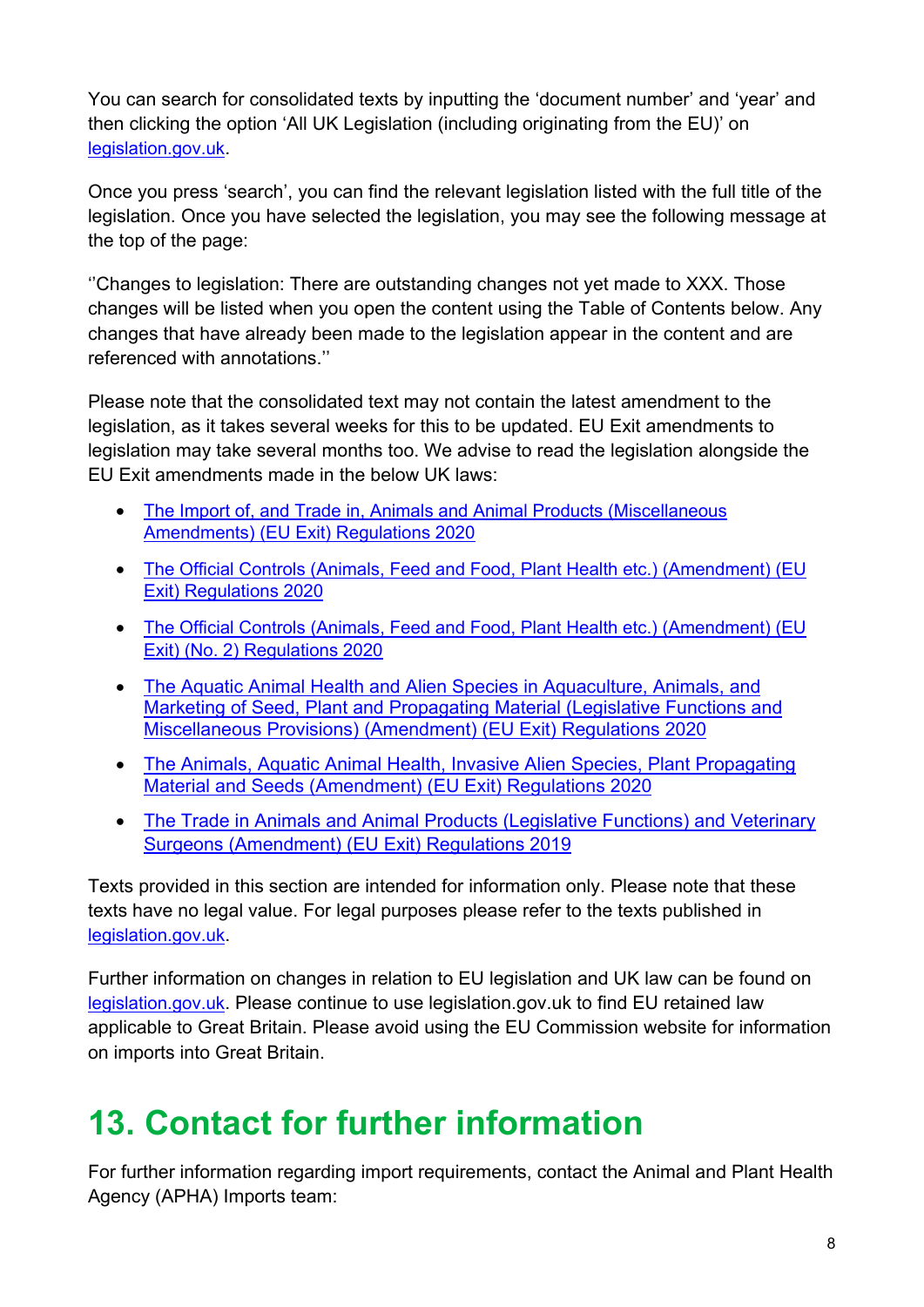Centre for International Trade - Carlisle Eden Bridge House Lowther Street **Carlisle** CA3 8DX

Email: [Imports@apha.gov.uk](mailto:Imports@apha.gov.uk)

Telephone: 03000 200 301